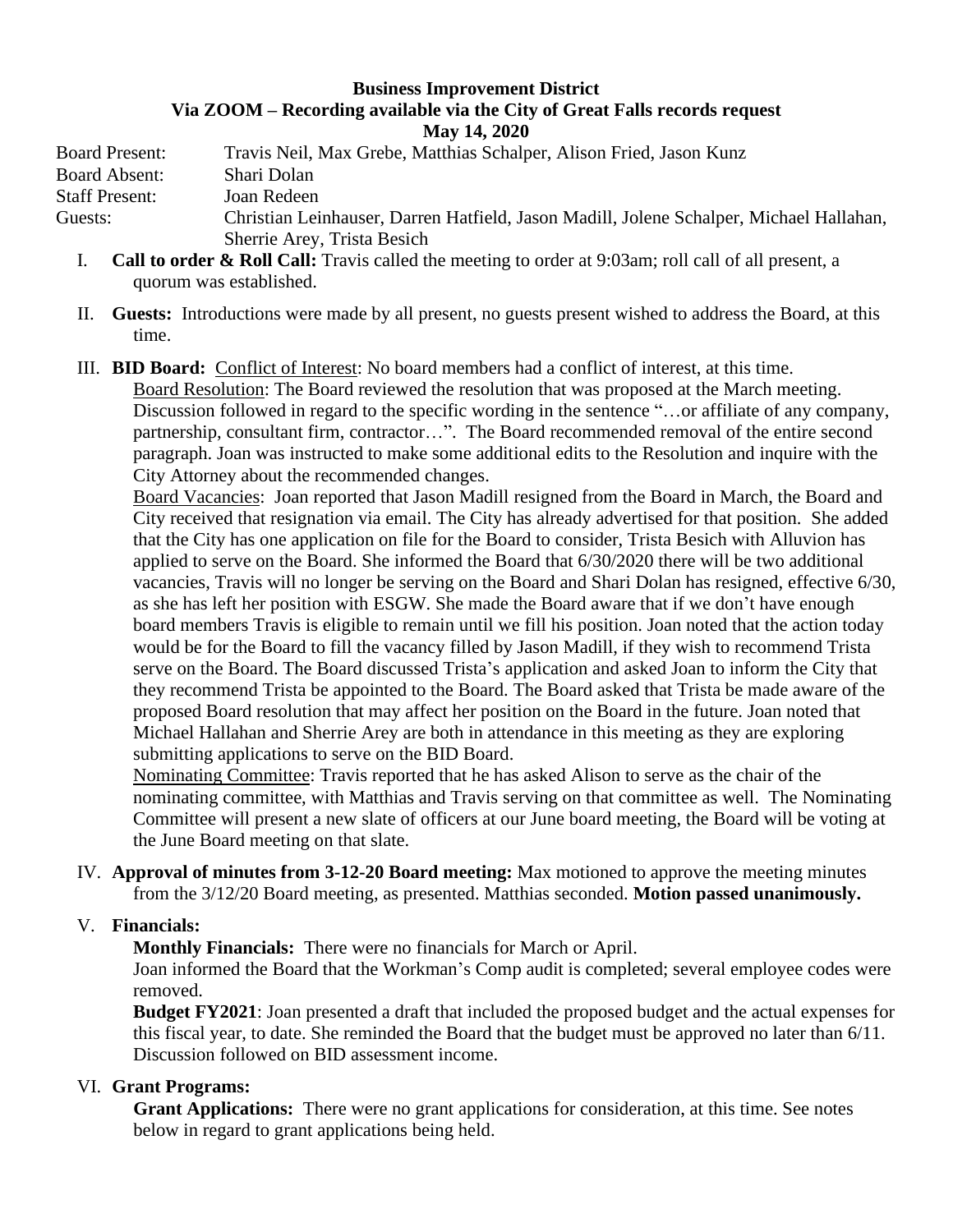Joan informed the Board that the officers made the decision to cash in the \$100K CD so that grants could be paid out and we could provide our property owners with some much needed cash. She noted that the grant payouts total \$48,807. Two additional grants were received yesterday afternoon for consideration for payout for \$20K, the Board has not received those payout requests yet. The Board approved the payout out of \$48,807 in grants.

Joan also informed the Board of grant applications that have been received since the grant programs were suspended, the following applications are being held: Calvary Chapel has submitted an incomplete Interior grant application; Newberry has submitted a completed Interior and Façade grant application; Harlos has submitted an incomplete Interior grant application; Cyrus Investments has submitted an incomplete Façade and Interior grant applications. Jason Madill expressed concern that he has had tenants move into his building and they have not submitted applications; he felt that the wording on the website should be clarified if we are still accepting applications. Joan noted that these applications were all received prior to 3/13/20 and the thought at that time was that the Board may take action at the March board meeting; many individuals have inquired since 3/13/20 but all have been told that the grant programs are suspended.

Joan informed the Board of a potential grant program she is creating called the Business Recovery Program. The grant program was presented, with all criteria laid out. She is pursuing funding for the program by soliciting for partners from several large downtown organizations that include Davidson, US Bank, Stockman, etc. The BID would be asked to match the funding, in some as yet to be determined manner. She noted that Stockman Bank & Opportunity Bank have said they will not participate; Davidson Family Foundation has donated \$5K; other organizations have not been heard from yet. She added that her goal was to go forward by May  $15<sup>th</sup>$  but felt that a minimum of \$50K would be needed to make the program beneficial for our downtown property and business owners. Jason Madill inquired if the BID had applied for a PPP loan or with the state for their Business Innovation Grant; Joan noted that the BID has not had a reduction in income or staffing as we've been in the off-season and have reduced staff already and therefore had not pursued a PPP loan, yet. Joan reported that Garry Hackett inquired if the BID would be willing to act as a 501c3 for his new business that he plans to open; he wanted to have his proceeds donated to support downtown through COVID-19. Joan made the recommendation to Garry that his funding be put toward our Business Recovery Program and Garry was not sure that is what he wanted to do with the funds. The Board was not in favor of acting as a 501c3 for this purpose.

The grant schedule for FY 2020 was emailed to the board and reflects the following: current grants approved remaining to still be paid out total \$350,464. So far, this fiscal year, \$147,825.80 in grants have been paid out and grants approved this fiscal year total \$234,736.60.

## VII. **Old Business:**

**Beautification:** ArtsFest MONTANA 2020: Joan reported that she is still moving forward with planning this event; this is an event that can happen and allow for social distancing, if required. She reminded the Board that they already approved an expense of \$15K to put toward this project and she has budgeted \$40K for FY21. If the Board approves the budget, as presented, next month, she will move forward and ArtsFest MONTANA will take place in August. She added that she continues to pursue grant opportunities as they are presented.

Banners: Joan reported that new banners will be in place by the end of the month; this is a special temporary installation.

Flowers: Joan reported that flowers, in the new self-watering pots, will be out by the end of the month. Jason Kunz informed everyone that more planter boxes have been installed on 1<sup>st</sup> Ave North. **Downtown Great Falls Association:** Joan reported that Military Appreciation Days start today; they'll be running Teacher Appreciation Days and First Responder Days in June. The May Night Market has been cancelled; they hope to reschedule it to be held in conjunction with the Sidewalk Sale, but that remains to be seen. Joan informed the Board that the BID was the sponsor of an online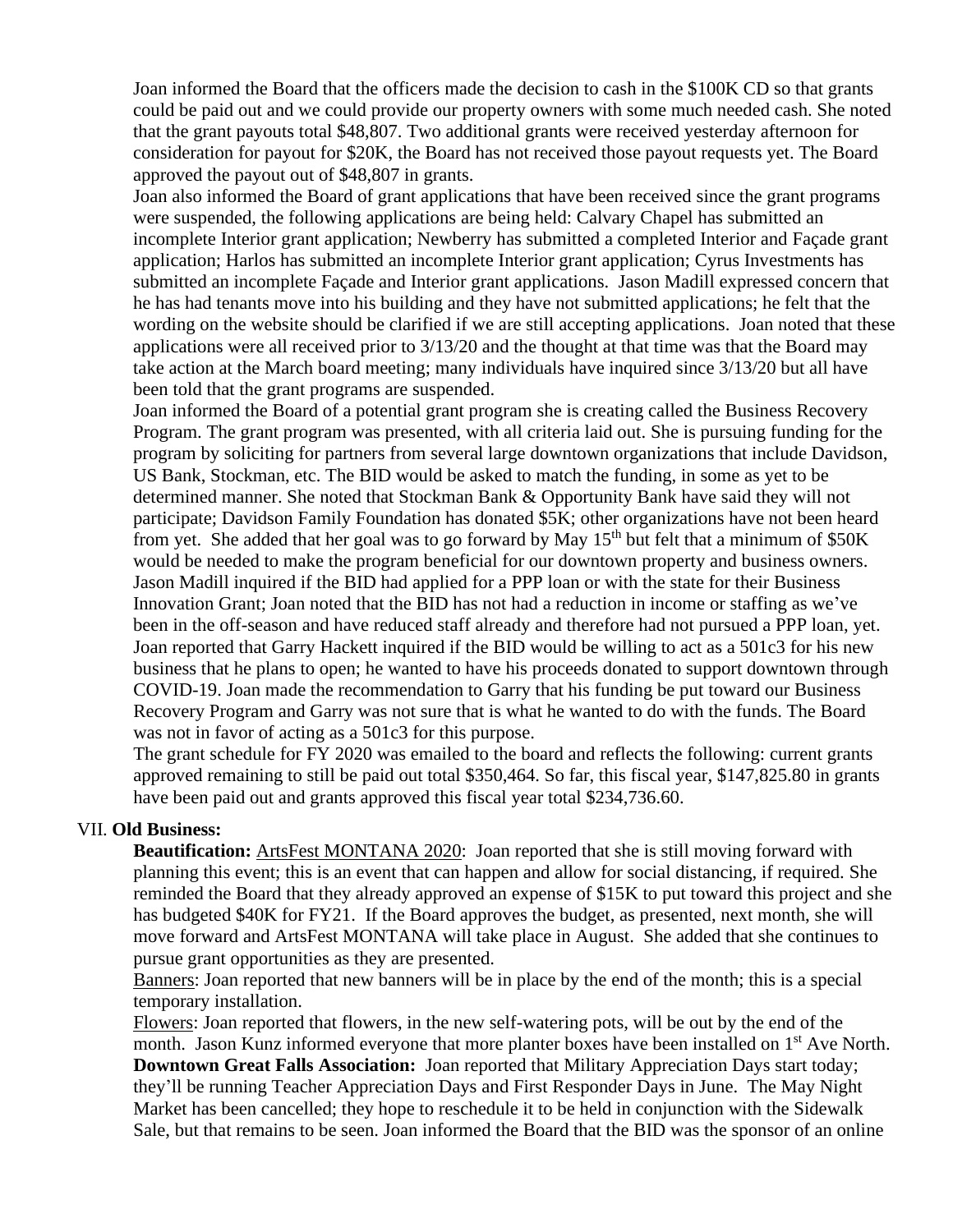music series that Kellie ran called Downtown Mix at Six; we funded five weeks and GFDA is now sponsoring the event as it continues. This is a concert series being held on the Downtown Facebook page every Thursday from 6pm to 7pm. She added that Kellie has been advertising Downtown Gift Certificates as that is another great way to support our local businesses.

**Downtown Partnership:** Wayfinding: Joan reported that Wayfinding is moving forward; expect a press release to be sent out on the  $20<sup>th</sup>$ . She added that the process will be conducted electronically since we aren't allowed to have large groups meet. The information will be shared on the Downtown Facebook page. The Planning process is targeted to wrap up in the fall.

**Downtown Safety Alliance:** Joan informed the Board that the Downtown Safety Alliance continues to meet on the 1<sup>st</sup> Tuesday of each month, via Zoom. Mayor Kelly has been joining us and keeping us informed on what's going on with COVID-19. GFPD has also been attending and keeping us informed; they had a major slump in calls for a short time, but those calls are starting to go back up again.

Joan reported that the next Safety Alliance meets on June  $2<sup>nd</sup>$  via Zoom.

**Great Falls Development Authority:** Investment: Joan reminded the Board that Teresa Schreiner with the Development Authority attended the March BID Board meeting to inquire if the BID would consider being an investor, again. She requested a commitment of \$1,150 per year for five years for a total commitment of \$5,750. Max motioned to approve an investment in the Great Falls Development Authority of \$1,500 per year for five years, for a total investment of \$7,500. Matthias seconded. **Motion passed unanimously.**

Professional Services Agreement: Joan reminded the Board of the Professional Services Agreement the BID currently has with GFDA, that is set to expire on 6/30/20. She noted that there were some minor typographical errors that need to be corrected, otherwise the only part that will change is the budget. Joan presented the proposed budget to the Board; she added that she has taken issue with the proposed indirect costs. Discussion followed on indirect costs; the Board agreed that they'd like to negotiate this item. She noted that this PSA must be approved no later than our 6/11 board meeting. Joan informed the Board that GFDA has applied for a grant and if they are approved for that grant the BID would fund much less for this PSA. Jolene added that the grant period is for two years, so after that two year time period the BID funding may need to increase again. Joan added that she has felt all along that there must be some ways outside of the BID and GFDA to fund this. Joan will ask GFDA to re-draft the PSA for the upcoming fiscal year and include the new budget; the BID Board can then take action at the June Board meeting.

Christian reported he has started a project tracker for all that is happening downtown. He is tracking 23 different projects; 10 of those are leads/ideas; 13 projects that are underway and have not been publicly announced yet; one project announcement coming very soon; two new businesses have opened and those are Central Ave Meats and Harvest Craft Kitchen; two expansions include Harlos Spa and Cassiopeia that have both moved within the BID; and they have six businesses that are seeking gap/bridge financing. With COVID-19 they've started doing client outreach calls to check in and see how business owners are doing;75 calls have been completed for downtown businesses; they have five new SBDC clients and two new food/ag clients. Christian inquired about what developers the BID can think of that might be good to bring to Downtown Great Falls; he added that these potential developers could be from another market, from outside of Great Falls. He has 35 targets that GFDA is reaching out to. In the last two months Christian has had one out of market call; two equity group meetings; and four developer meetings. He added that they are still focusing on the downtown microvisioning. GFDA has started to do focus videos, the first one was Central Ave Meats and has been posted to GFDA's Facebook page; the second one is being posted and is on Harvest Craft Kitchen. Discussion followed on the spreadsheet that lists all BID parcels; expanding on that to include all businesses within the BID. Joan added that she's grateful that Christian is taking the list and expanding on it so it will be more complete than in the past. Christian reported that they are